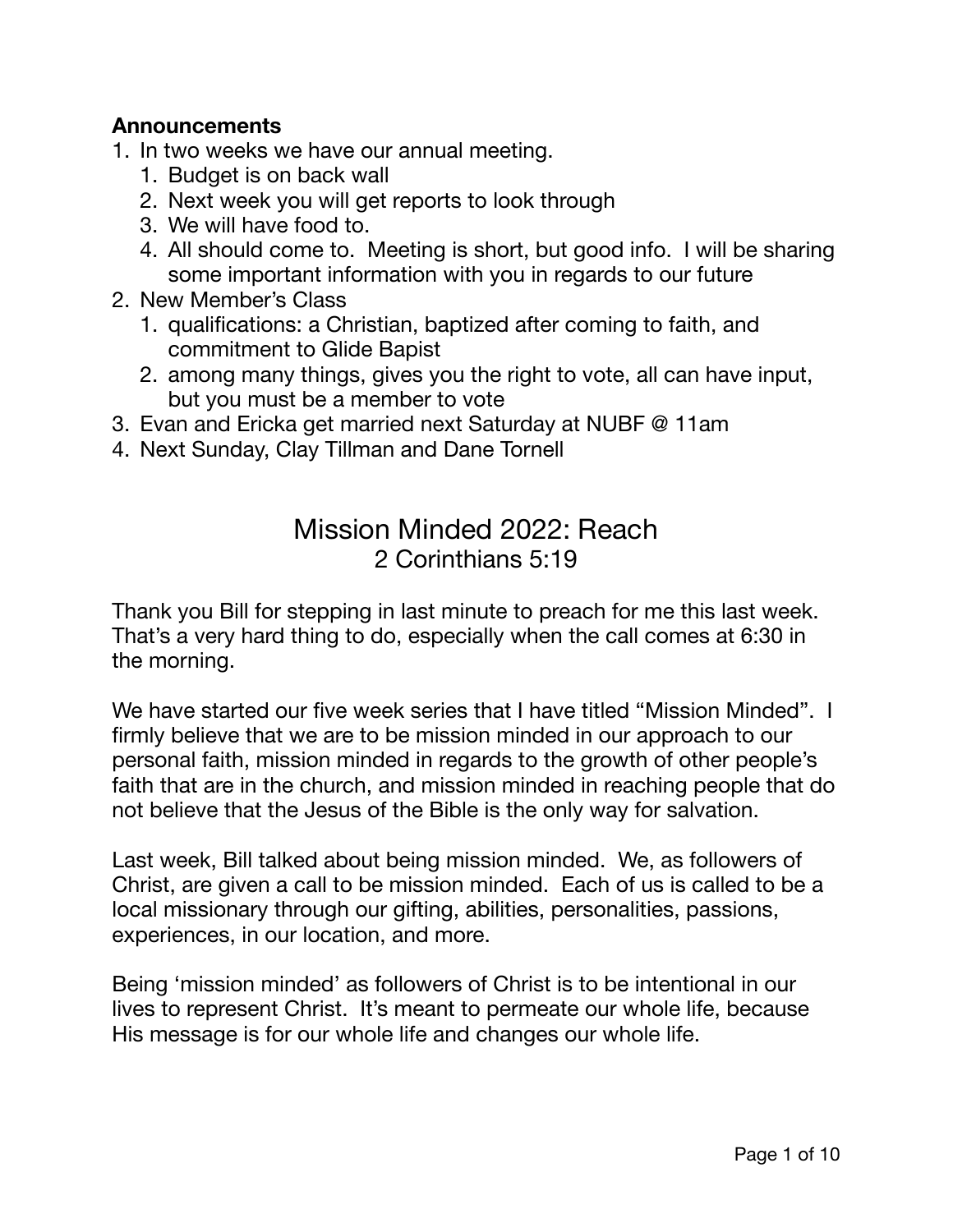The second aspect of being 'mission minded' as followers of Christ is the aspect of maturing in the Lord. It's a personal mission, but it is also a communal mission for the body of Christ. We have a responsibility to grow as individuals in Christ, and we have a responsibility to encourage other believers in their faith journey as well. Our faith is not compartmentalized to Sundays or our Christian ministry or with our Christian friends.

Paul, in 2 Corinthians uses the word 'ambassadors'. We are ambassadors of Christ; representatives of our heavenly King pointing people to and promoting the things of the Jesus.

2 Corinthians 5:18-20 says, "And all of this is a gift from God, who brought us back to himself through Christ. And God has given us this task of reconciling people to him. For God was in Christ, reconciling the world to himself, no longer counting people's sins against them. And he gave us this wonderful message of reconciliation. So we are Christ's ambassadors; God is making his appeal through us. We speak for Christ when we plead, "Come back to God!"

Catch that, we have a task of reconciling people to God. He gave us the wonderful message of reconciliation not for us to keep to ourselves, but to share with the those around us. We are His ambassadors, His representation, His spokesman. An ambassador is simply someone who goes under the authority, in the authority, and with the authority of the one that is sending them.

God is making His appeal *through us.* He uses the believer to further on His kingdom. He is not using the believer to make His kingdom bigger so that His kingdom will finally win or have more power. God already has the power. God has already won. So, what is taking so long? 2 Peter 3:9 gives us some insight. It says, "The Lord isn't really being slow about his promise [promise to return and judge], as some people think. No, he is being patient for your sake. He does not want anyone to be destroyed, but wants everyone to repent."

God, out of His great love, brings us into His ministry as partners in His wonderful and fulfilling work. God is making His appeal *through us*. We are tasked with a mission. And that mission is to call people back to God. That mission is to help people mature in the Lord.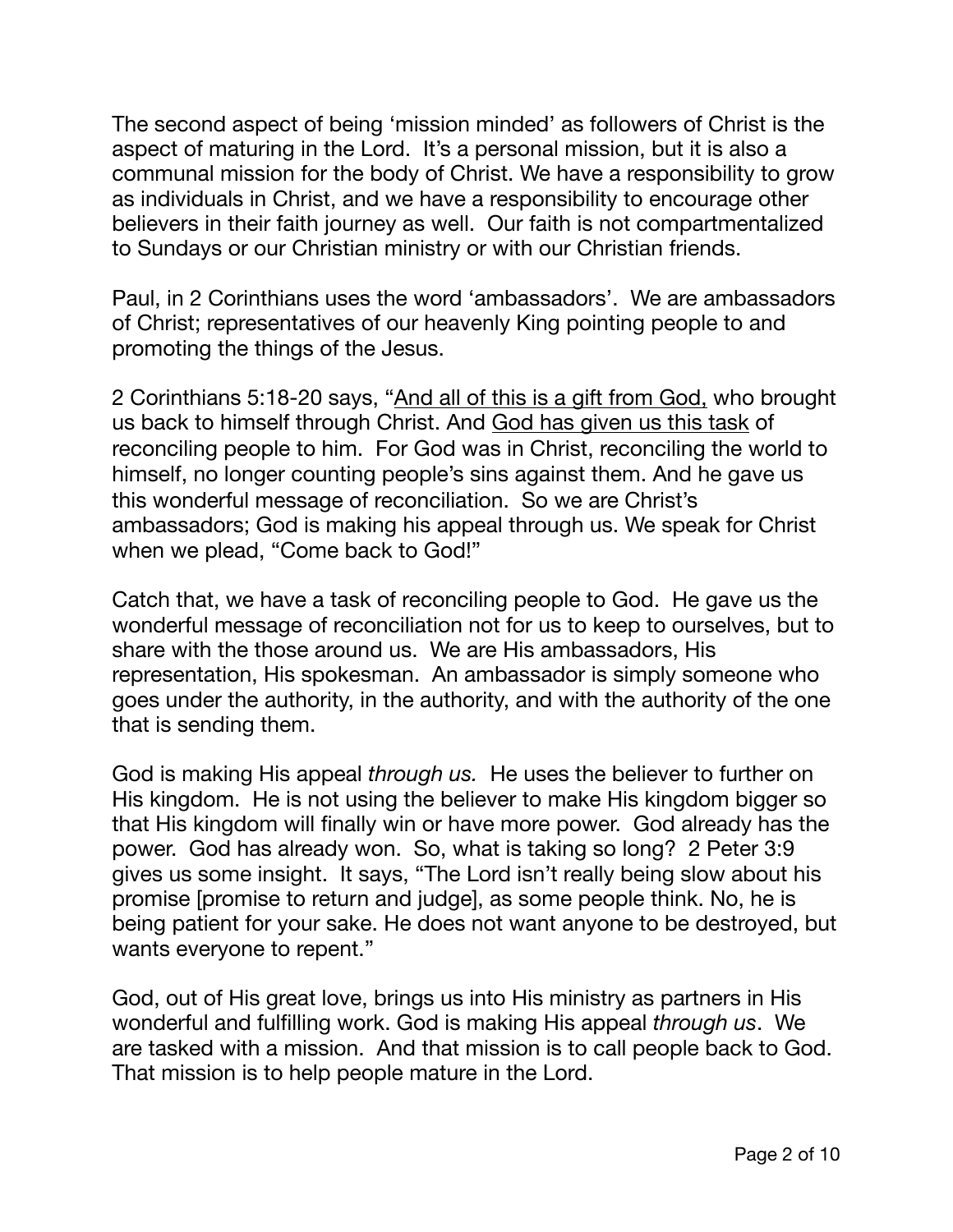Before we know Christ, we have a humanistic worldview. When we come to Christ, the goal is to grow into a biblical worldview, seeing through the eyes of Christ. The more humanistic our thinking is, the more our thinking will be based on 'what will I get out of it'. The more our thinking is biblically based, the more our thinking begins to resemble Christ's behavior and attitude which was a behavior and attitude of humility and serving. Humanistic thinking is about making something of yourself, making a name for yourself, being somebody, fixing yourself. Biblical thinking reveals we are somebody in Christ, we have a family, we have a name, we are whole, we have opportunity to walk in a new way of life.

We are ambassadors. We have been given a mission to share the message of reconciliation, and empower and encourage people to *mature* in that message of reconciliation; this is the process of evangelization and discipleship. What is reconciliation? It's making things right; fixing what is broken; it's two people with a problem between them and that problem gets fixed. What is the message of reconciliation? 2 Corinthians 5:21, which says, "For God made Christ, who never sinned, to be the offering for our sin, so that we could be made right with God through Christ." In other words, Jesus fixed our problem.

In other words, you and I have sinned, we have done wrong. That sin separates us from God, it is what has brought spiritual death and has condemned us to eternity in hell, completely separated from God. And, in hell, the sinner will not experience any of God's grace, just His wrath. On earth, we at least get to experience some of His grace, He holds back the fullness of His wrath. Jesus, who never sinned, who never did wrong, said, "I will take your sin, I will take your judgment, I will take God's wrath, I will suffer your punishment and in exchange, I will give you my righteousness. I will give you a right relationship with God. He will no longer see your sin, instead He will see my perfection. Because of that, you will have eternal life and for eternity you will experience the fullness of His grace."

That is unbelievable love. That is the kind of grace that is found no where else. That breeds hope and brings peace into the worst of situations.

You and I have been given a mission. Glide Baptist has a mission. We have been called to evangelize and disciple. The picture that God gave me a few years ago that helps me to wrap my head around this is in the form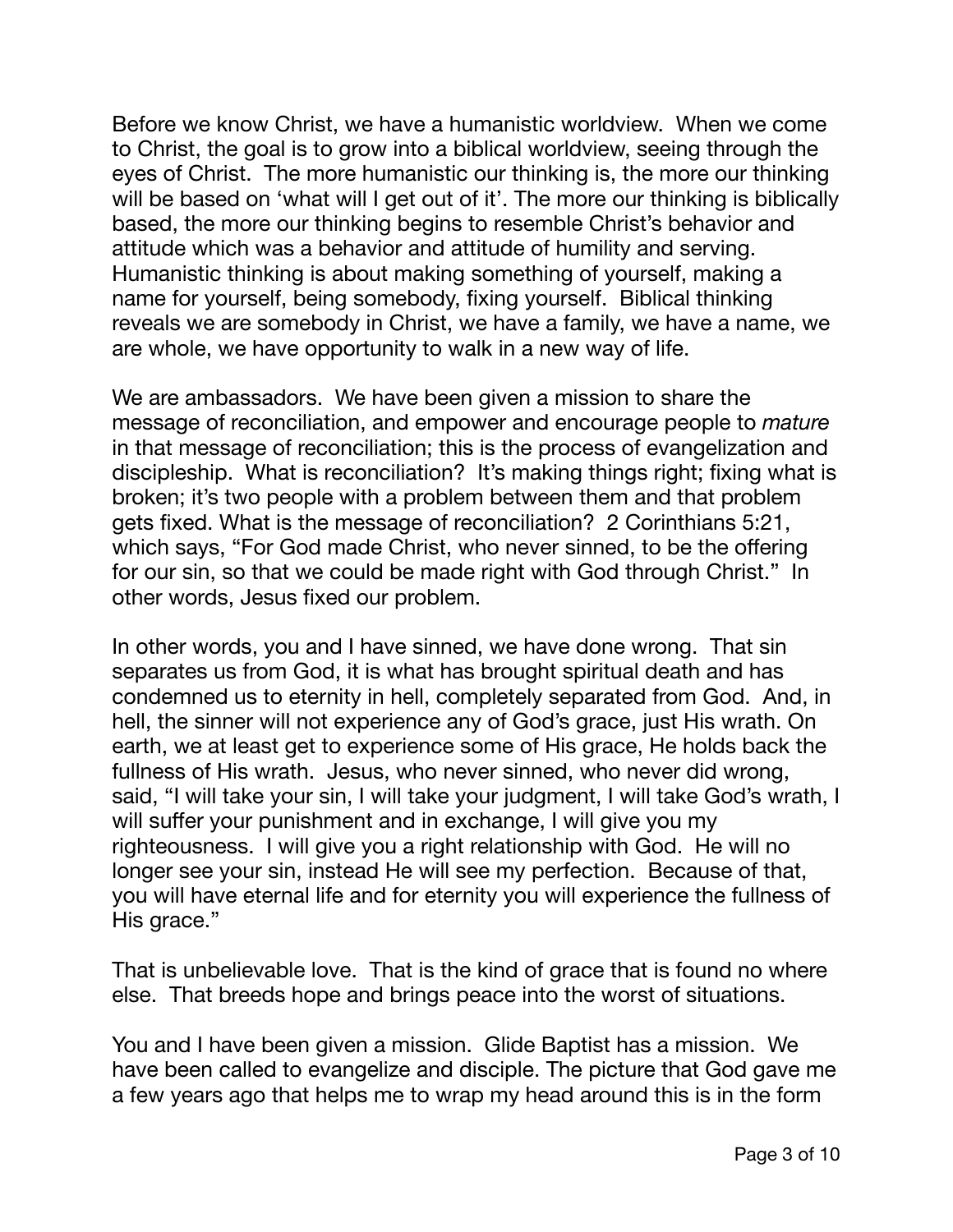of steps or movement. It's a picture of a funnel. This funnel is my thought process of how and what we do as a church body.

We are called to love God and love others, that is what drives us. We want people to experience and know the love of God. As individuals we are called to do this. In Ephesians 4, Paul tells us we are called to 'walk in a manner worthy of the gospel'. In other words, talk and act in such a way that people, everywhere you are, see Christ in you. We are called to do this as individuals, in our everyday life: in our homes, in our jobs, at our schools, in our rooms, on our phones, through facebook, when we play sports, etc.

We aren't alone in this. God has given us support. God has also given us a church to do this with. This call to evangelize and disciple and *to be discipled* also manifests itself in and through the collective body of individuals in Christ, when we come together as the church.

#### [SHOW SLIDE]

The whole thing is the process of evangelism and discipleship. The top is REACH, next is CONNECT, then EQUIP, and finally, GO or AS YOU GO. [By the way, this may sound familiar. These words are on the inside of your bulletin.}

At the top is the widest part. It is those that don't know Christ, those outside of the church. The narrowest part at the bottom is those that have a mature relationship with Christ and they are multiplying themselves; there are less people that fit into this category, hence it is the smallest part of the funnel.

Over the next four or five weeks, we are going to dig into this general vision of reaching, connecting, equipping, and going. This week we are going to look at the widest part of the funnel, REACH; reaching people with the love of God.

I hope to answer three questions: Why do we REACH? Who do we REACH? How do we REACH?

…but let me first define this part of the funnel.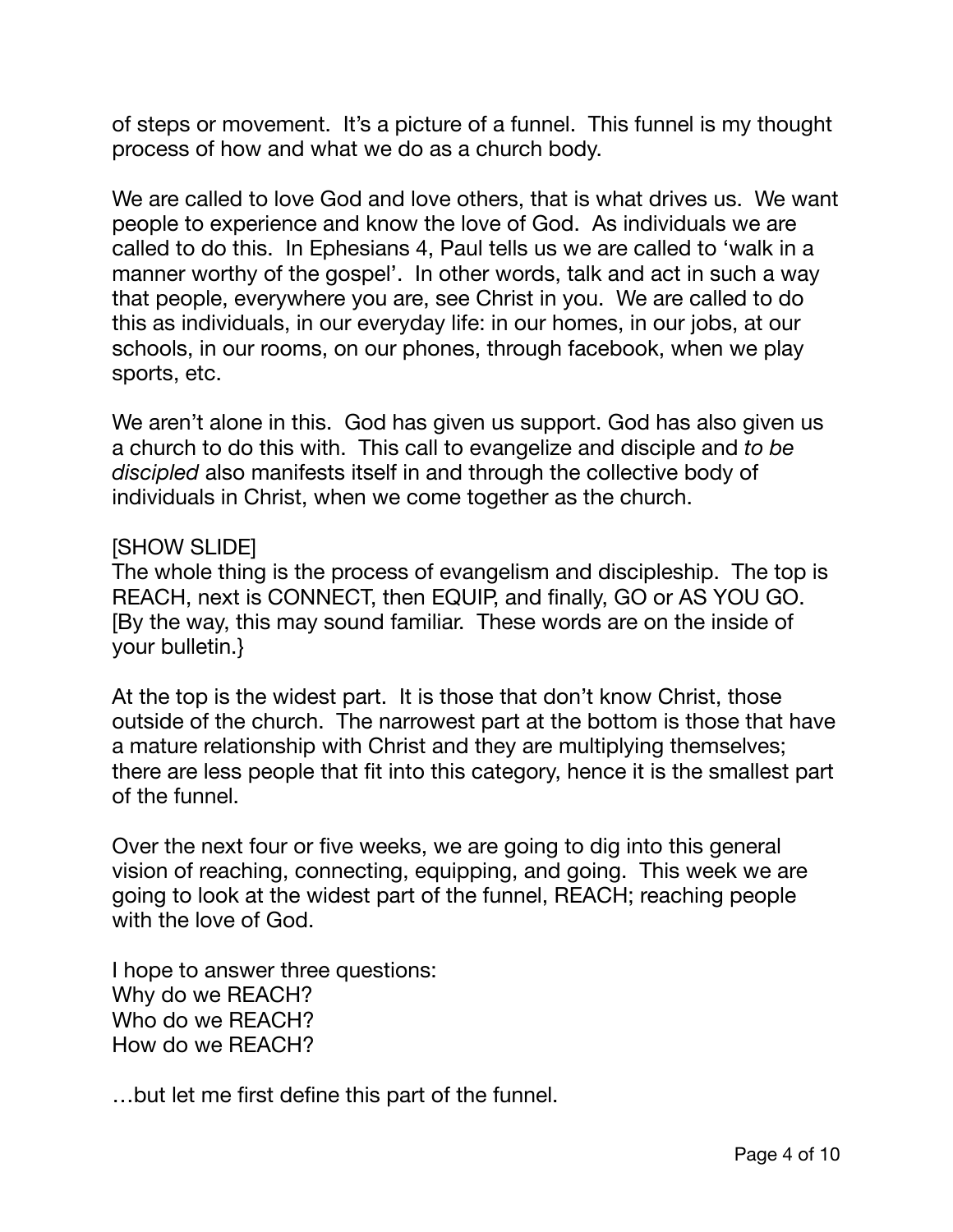This group doesn't know Jesus. They do not have a relationship with Him. They may not even know who Jesus is, or at best have a distorted idea of Jesus and the church. They won't understand what we do as a church and they won't understand why we do what we do as a church.

I would like to mention also, that we must remember that we live in a post-Christian culture. We have to get it out of our heads that people today, especially the younger the person has understanding of Jesus, the Bible, Christian-ese, and the church. More people today than ever in the history of the United States are claiming to have no religious affiliation. They have been labeled the "Nones," because they mark the box on surveys that says 'Religious Affiliation: None'.

And, because of living and growing up in a post-Christian culture Biblical principles are not taught, the Bible stories that were once common are at best fables, and most likely if they know anything of the stories, it's a small, non-factual or twisted aspect of the story. And, it's not that they don't believe in a god or higher power, it just isn't for them. It may be right for you, but not right for them. Religion is too confining, to rules driven, and it boxes them in, there are many ways to god.

So, in order to reach many of the people today we have to move from expecting people to be at step 8 in understanding who Jesus is, we have to go all the way back to step 1, back to the very basics. We pretty much are going to have to think as a missionary that goes to some forsaken tribe that has no connection to the outside world and has only heard their made up stories of creation and mankind.

In Glide, I am not sure it's quite that extreme, but I am not convinced that I am that far off. That is not a putdown to our area, it's just simply the world we live in today. And, we can try and cast blame, but it will just hinder us, build up anger, and get us off topic. Besides, we must remember what Paul said in 1 Corinthians 2:14, "But people who aren't spiritual can't receive these truths from God's Spirit. It all sounds foolish to them and they can't understand it, for only those who are spiritual (better said, who do not have the Spirit of God) can understand what the Spirit means."

We have two options here: 1) retreat and stay in our safe Christian bubble or 2) we lay ourselves out as a 'living sacrifice on the altar' and with the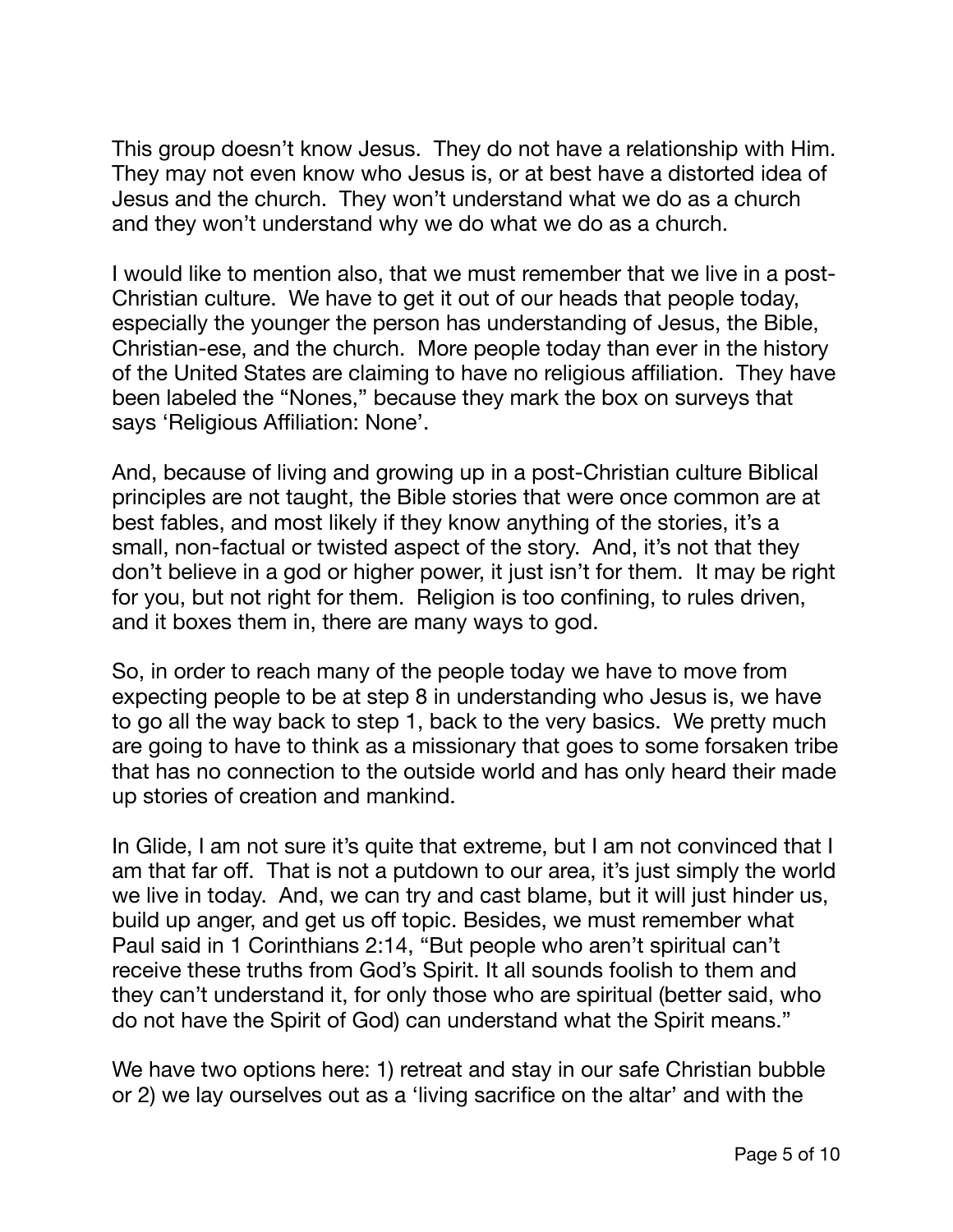response of Isaiah saying, "Here I am, send me." One option will feel safe, but miss the power of God and the blessings of God and the other will experience the presence of God and see the hand of God at work and experience the blessings of God.

# So…

# **Why REACH out?**

- 1. God wants everyone to repent. 2 Peter 3:9 "The Lord isn't really being slow about his promise, as some people think. No, he is being patient for your sake. He does not want anyone to be destroyed, but wants everyone to repent."
- 2. Everyone is in need of salvation
	- 1. Because *all* have fallen short, Romans 3:23
	- 2. Because *all* are born dead to Christ and alive to sin, Ephesians 2:4-5, "But God is so rich in mercy, and He loved us so much, that even though we were dead because of our sins, He gave us life when he raised Christ from the dead. (It is only by God's grace that you have been saved!)"
	- 3. There is no where to hide. There will be "judgment on those who don't know God and on those who refuse to obey the Good News of our Lord Jesus. They will be punished with eternal destruction, forever separated from the Lord and from his glorious power." according to 2 Thessalonians 1:9.
	- 4. All will stand before the judge to be judged. 2 Corinthians 5:10 "For we must *all* stand before Christ to be judged."
- 3. We are commanded to reach out: Matthew 28:19-20 "Therefore, go and make disciples of all the nations, baptizing them in the name of the Father and the Son and the Holy Spirit. Teach these new disciples to obey all the commands I have given you. And be sure of this: I am with you always, even to the end of the age."
- 4. There is no other message. There are not many ways to this God. It is only through Jesus Christ.

### **Who do we REACH out to?**

- 1. Those without faith. Hebrews 11:6 "And it is impossible to please God without faith. Anyone who wants to come to him must believe that God exists and that he rewards those who sincerely seek him."
- 2. All would be ideal, but the reality is those that God has put in your life, those that you have a relationship with, those that you will have a relationship with. As you go. Matthew 28:19 "As you go, make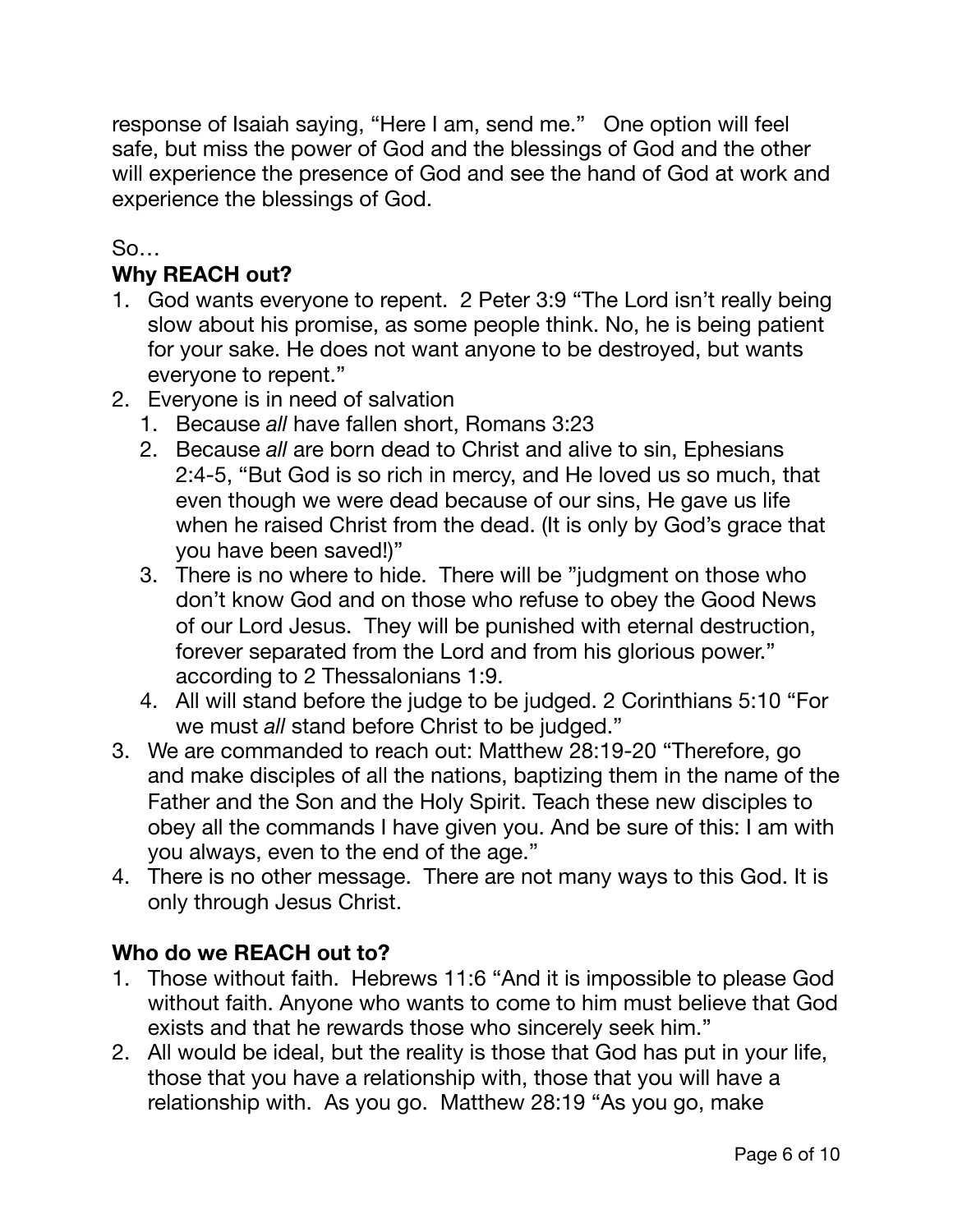disciples". The people around you. Those that you have a relationship with.

3. Those in our proximity. Acts 1:8 "But you will receive power when the Holy Spirit comes upon you. And you will be my witnesses, telling people about me everywhere—in Jerusalem, throughout Judea, in Samaria, and to the ends of the earth." (The idea: start in your location and then let it spread out farther from you)

# **How do we REACH people?**

- 1. By believing what we believe in
	- 1. First, you must understand that the things you believe in as a Christian are facts.
	- 2. Second, these facts are not yours in the sense that they uniquely pertain to you or your perspective or experience, or in the sense that you made them up on your own, they are fact apart from you
	- 3. Finally, in Biblical evangelism we are not imposing anything.
		- 1. For some, we think we are imposing our beliefs on another. That is an underlying lie that has permeated our culture. What's right for me may not be right for you. I don't want to push my beliefs upon you because you may have other beliefs. What!?! How does that work? It can only work if Christianity is *not* the only way to God. Because, if it is, it is abuse, hatred, and absolute unloving to think sharing our beliefs is an imposition.
- 2. Realize there is urgency in the message.
	- 1. It's appointed once for a man to die, then judgment. We don't know what that day is.
	- 2. There is urgency in our message. I think we forget that sometimes. It isn't our responsibility to save the individual, that is God's responsibility. Our responsibility is simply to be faithful in our calling, to share God's love and hope found in the Truth. It's the Spirit's responsibility to convict. It's Jesus's responsibility to save. It's our responsibility to share. It's their responsibility to receive.
- 3. By our lifestyle:
	- 1. Matthew 5:14-16, "You are the light of the world—like a city on a hilltop that cannot be hidden. No one lights a lamp and then puts it under a basket. Instead, a lamp is placed on a stand, where it gives light to everyone in the house. In the same way, let your good deeds shine out for all to see, so that everyone will praise your heavenly Father."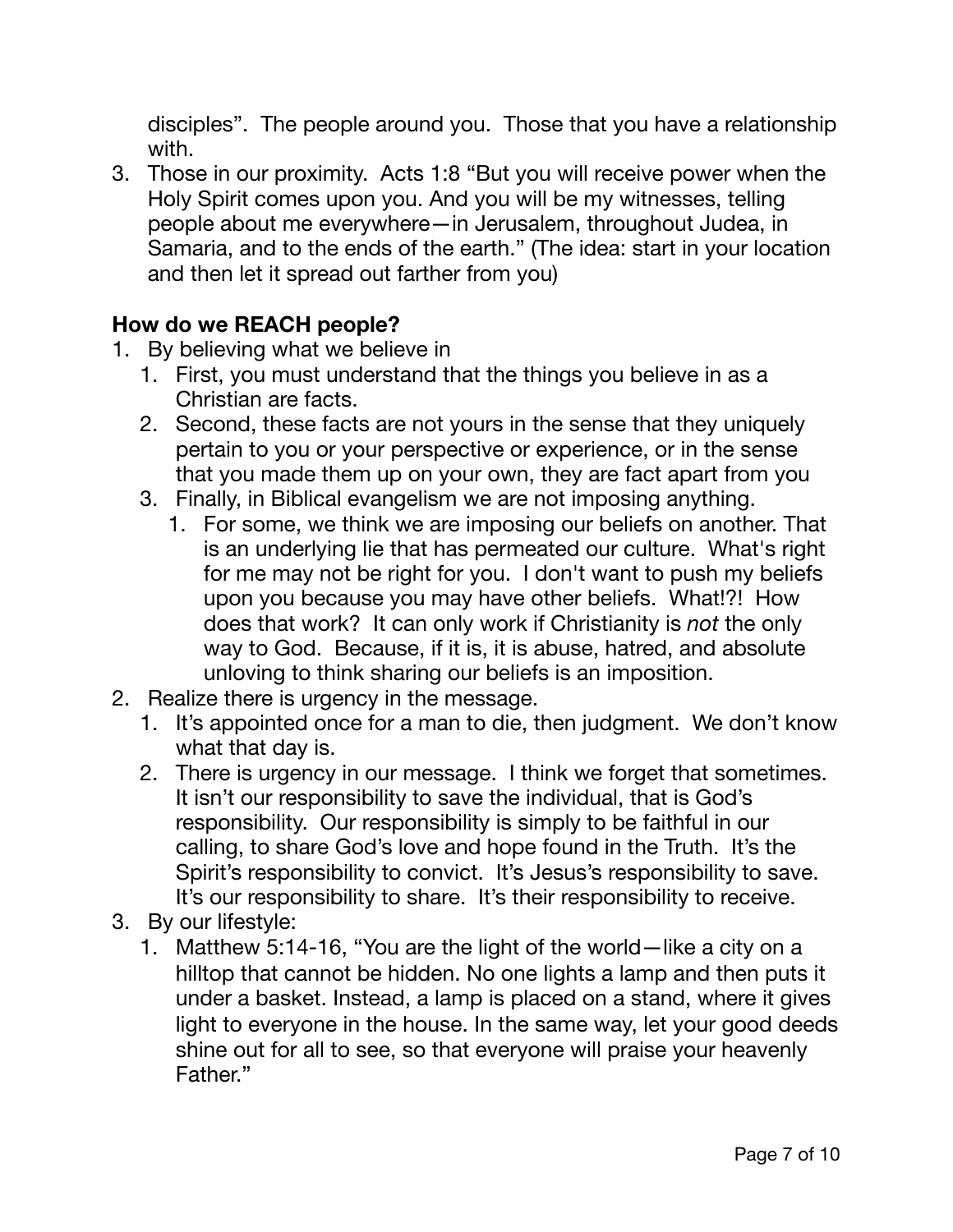- 1. How we love matters. John 13:34, "A new command I give you: Love one another. As I have loved you, so you must love one another. Your love for one another will prove to the world that you are my disciples."
- 2. The way we live matters. It can prompt people to pay attention, to ask questions.
- 3. Our lifestyle, collectively matters
	- 1. Quote by Mark Dever, "Live a life of committed love to the other members of you local church, as a fundamental part of your own sanctification and of your evangelistic ministry. Our individual lives alone are not a sufficient witness. Our lives together as church communities are the confirming echo of our witness."
	- 2. That is why we do certain outreaches at the church. Bring those you are witnessing to to those events: movie nights, Trunk or Treat, potlucks, game nights, Men's field days, Women's coffee talk; the things that are less threatening, more fun and interactive, aren't as deep and invasive.
	- 3. —OR—bring those other believers to them: to a dinner, for coffee, to help them…in other words be in their presence with other believers doing life things together.
	- 4. By the way, there is safety and strength in numbers. You are more likely to be an influence and less likely to fall prey to sin.
	- 5. There is diversity in numbers. They see Christ is not for a certain person or type of person, but He is for all from different backgrounds, sin issues, races, personalities, etc.
- 4. Through our words
	- 1. Acts 20:21 "I have had one message for Jews and Greeks alike the necessity of repenting from sin and turning to God, and of having faith in our Lord Jesus."
	- 2. Revelation 12:11 "And they have defeated him by the blood of the Lamb and by their testimony." What are testifying to? What God has done.
- 5. Through God's Word
	- 1. 1 Peter 1:23 "For you have been born again, but not to a life that will quickly end. Your new life will last forever because it comes from the eternal, living word of God."
	- 2. Hebrews 4:12 "For the word of God is alive and powerful. It is sharper than the sharpest two-edged sword, cutting between soul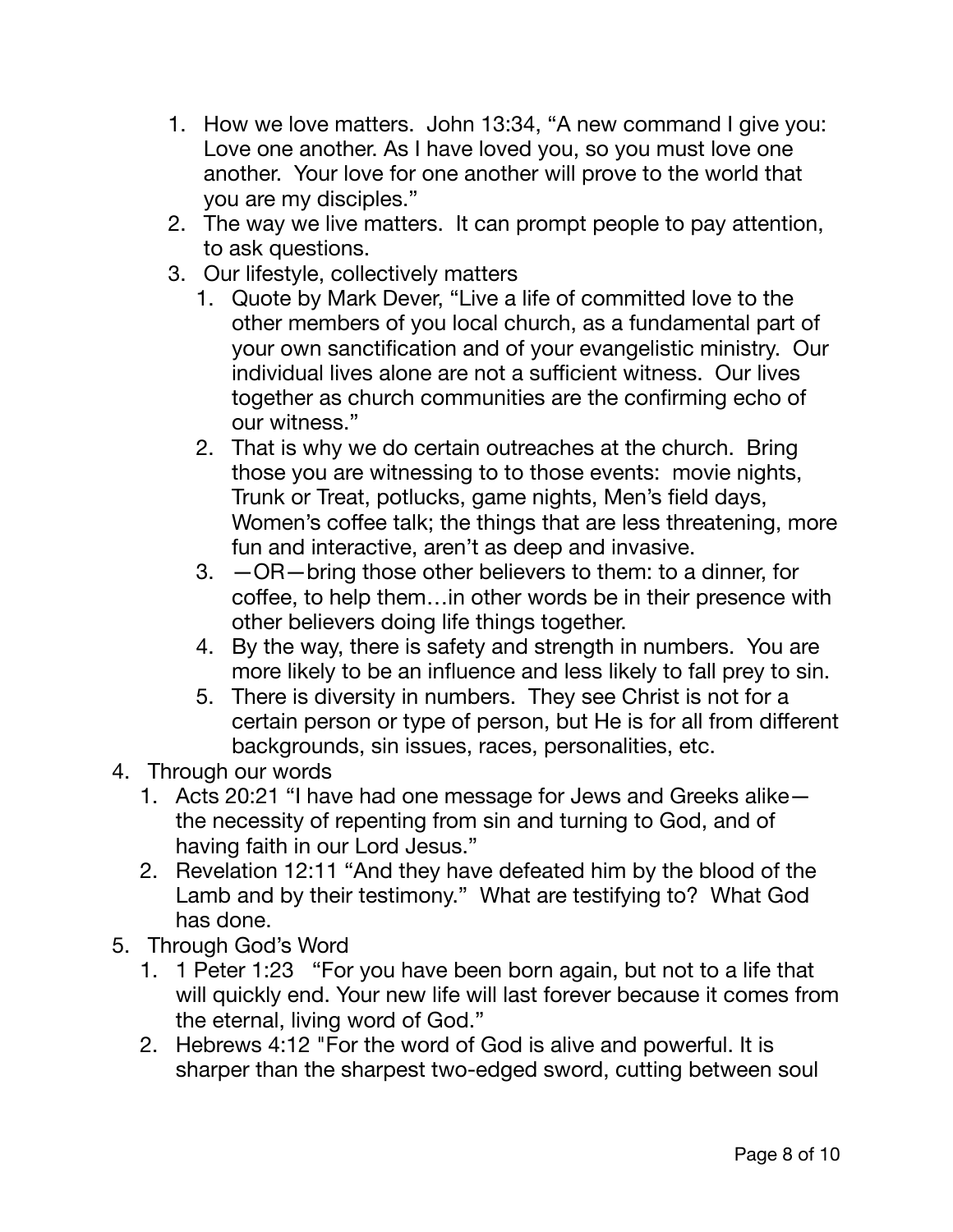and spirit, between joint and marrow. It exposes our innermost thoughts and desires."

- 3. Romans road
- 4. Do a simple Bible study. There are tools out there. More people are willing to do a Bible study than what we think.
- 6. Share the gospel. Ask.
	- 1. Romans 10:14 "But how can they call on him to save them unless they believe in him? And how can they believe in him if they have never heard about him? And how can they hear about him unless someone tells them?"
	- 2. Too often we are are poor salesmen. We are not intentional enough. This is a crude analogy, but it gets the point across. A salesmen reveals the product, shows why the product is so great, and then leaves. NO! They don't do forget the most important part. That would be ridiculous. They ask if you want to buy the product…and they don't give up! We have the greatest message ever. An eternal message. The message of salvation. The message the reconciles them to Christ and pulls them out of hell. Ask.
		- 1. Some of you are thinking, "But, I don't know what to say." Yes you do. Don't make it complicated, make it simple. Take time to figure it out now, beforehand. Come ask what to say. I won't judge you…actually, I would be super excited for you.

God has brought you in to the impossible. Salvation is a miracle. It's literally breathing life where death reigns. You are partakers in the work of God. You have been called into a task that you cannot complete on your own, but God promises to be with you, to work through you. He has called you into this task of the impossible. But, remember, God is a God who can do the impossible. Matthew 19:26 says, "Jesus looked at them intently and said, "Humanly speaking, it is impossible. But with God everything is possible."

Maybe you don't have a burden for the lost? Go back to the gospel message, constantly. Look at your need for God to save you, that hasn't changed. As believers we still sin, we still need God's constant forgiveness and grace. Pray, ask God to understand your great need for Him and then ask God to give you a broken heart for those around you that understand they have a need for salvation. We really should be doing this anyways.